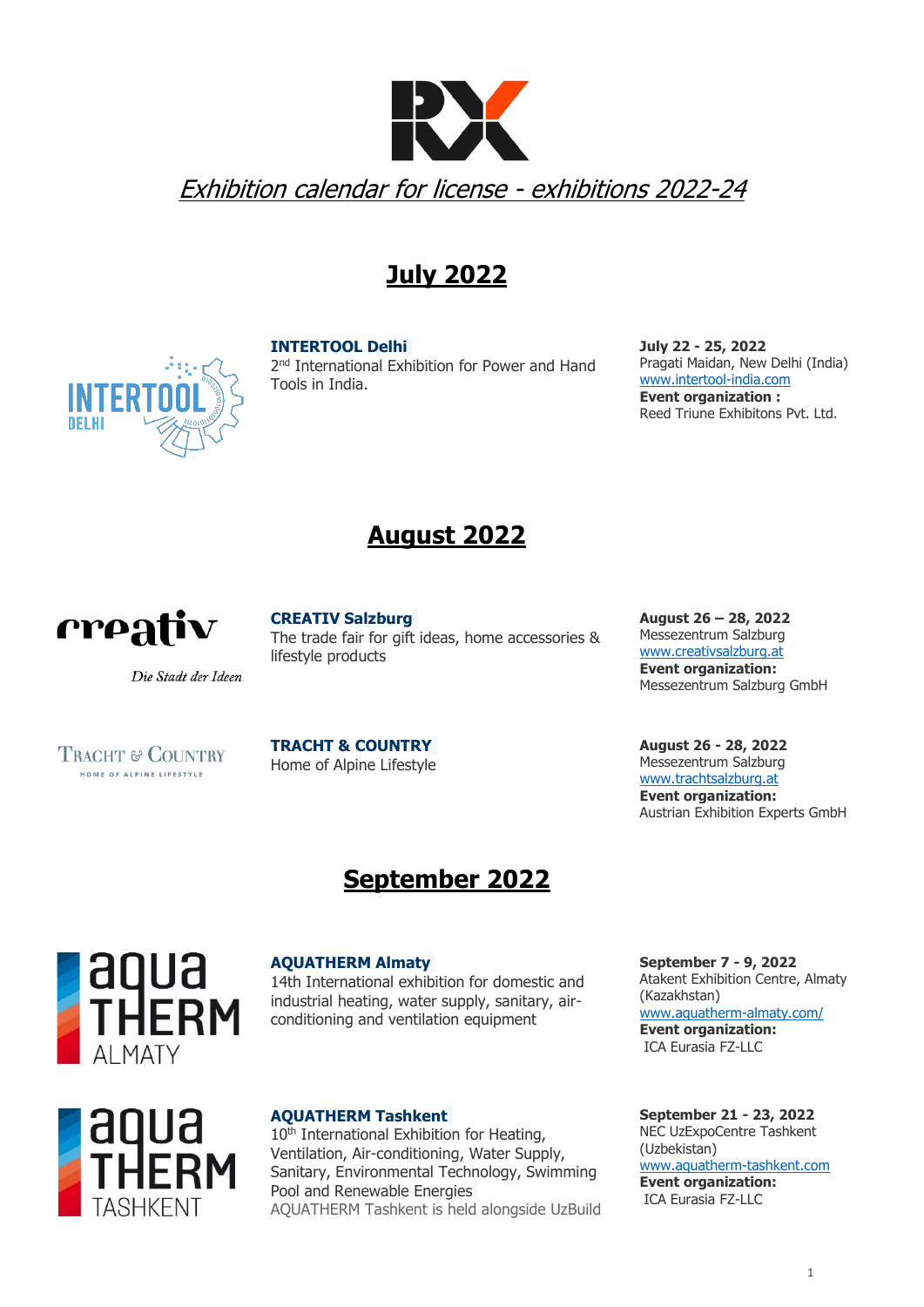## **October 2022**



**VIECC Vienna Comic Con** Comic & Entertainment Expo



#### **VCA Vienna Challengers Arena**

Exciting e-sports tournaments for a range of games, free-to-play areas, VR gaming, fan meetups featuring influencers and top players from the scene, all under one roof!

**November 1 - 2, 2022** Messe Wien Exhibition & Congress **Center** [www.viecc.com](http://www.viecc.com/) **Event organization:** Austrian Exhibition Experts GmbH

**November 1 - 2, 2022** Messe Wien Exhibition & Congress **Center** [www.challengersarena.com](http://www.challengersarena.com/) **Event organization:** Austrian Exhibition Experts GmbH



#### **[AQUATHERM Baku](http://www.aquatherm-baku.com/)**

14<sup>th</sup> International Exhibition for Heating, Ventilation, Air-conditioning, Water Supply, Sanitary, Environmental Technology and Swimming Pools







#### **MODELLBAU MESSE**

Austria's trade fair and show for model (building) technology, games and hobbies with the "World of Ideas" area - everything to do with creative design, decorating and handicrafts, the special show "ViennaTrain" for manufacturers of small series and accessories for model trains and the "arts and crafts market"



**[BELÉTAGE](http://www.intertool-india.com/) Salzburg** Event for fabrics & design **October 19 – 21, 2022** Baku Expo, Exhibition and Convention Center, Baku (Azerbaijan)

www.aquatherm-baku.com **Event organization:** ICA Eurasia FZ-LLC

**LEBENSLUST October 19 – 22, 2022** Messe Wien Exhibition & Congress **Center** 

[www.lebenslust-messe.at](http://www.lebenslust-messe.at/) **Event organization:** Austrian Exhibition Experts GmbH

**October 26 – 30, 2022** Messe Wien Exhibition & Congress **Center** 

[www.modell-bau.at](http://www.modell-bau.at/) **Event organization:** Austrian Exhibition Experts GmbH



**January 29 – 30, 2023** Salzburg Congress [www.beletage-salzburg.at](http://www.beletage-salzburg.at/) **Event organization:** Austrian Exhibition Experts GmbH